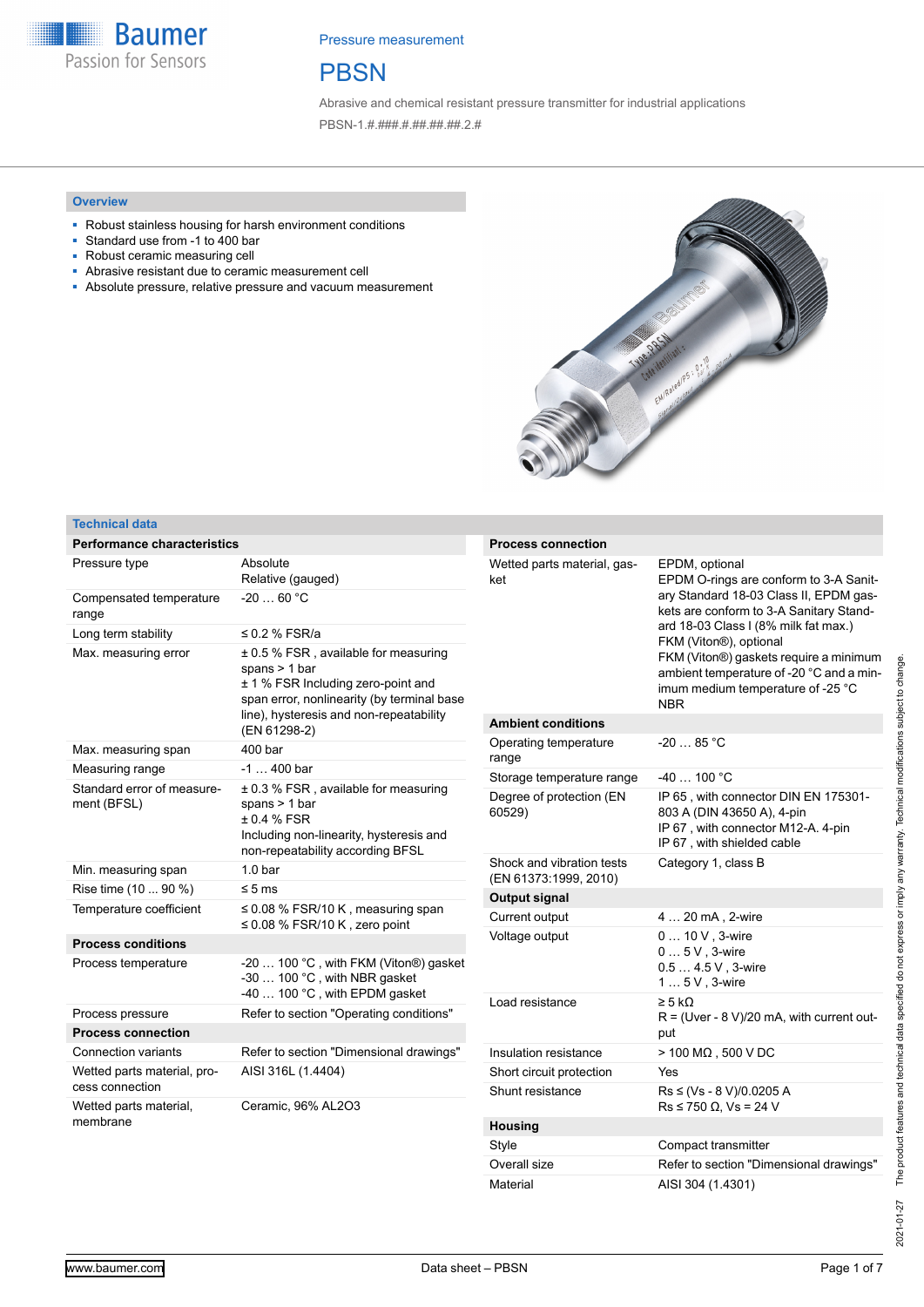

## **PBSN**

Abrasive and chemical resistant pressure transmitter for industrial applications PBSN-1.#.###.#.##.##.##.2.#

| <b>Technical data</b>        |                                              |                                 |                                                                     |
|------------------------------|----------------------------------------------|---------------------------------|---------------------------------------------------------------------|
| <b>Electrical connection</b> |                                              | Power supply                    |                                                                     |
| Connector                    | DIN EN 175301-803 A (DIN 43650 A), 4-<br>pin | Voltage supply range            | 15  30 V DC, with voltage output<br>8  30 V DC, with current output |
|                              | M12-A, 4-pin                                 | <b>Compliance and approvals</b> |                                                                     |
| Cable outlet                 | 1.5 m, 3-wire, shielded                      | <b>EMC</b>                      | EN 61000-6-2<br>EN 61000-6-3<br>EN 61326-1                          |

#### **Operating conditions**

| <b>Operating conditions</b> | <b>Measuring range</b> |    |      | <b>Proof pressure</b> | <b>Burst Pressure</b> |
|-----------------------------|------------------------|----|------|-----------------------|-----------------------|
|                             | (bar)                  |    |      | (bar)                 | (bar)                 |
| $-10$                       | $-10.6$                | 01 | 01,6 | 2                     | 3                     |
| $-1$ 1,5                    | 02,5                   |    |      | 4                     | 7                     |
| $-13$                       | 04                     |    |      | 8                     | 12                    |
| $-15$                       | 06                     |    |      | 12                    | 18                    |
| $-19$                       | 010                    |    |      | 20                    | 30                    |
| $-115$                      | 016                    |    |      | 32                    | 48                    |
| $-124$                      | 025                    |    |      | 50                    | 75                    |
| $-139$                      | 040                    |    |      | 80                    | 120                   |
|                             | 060                    |    |      | 120                   | 180                   |
|                             | 0100                   |    |      | 200                   | 300                   |
|                             | 0160                   |    |      | 320                   | 480                   |
|                             | 0250                   |    |      | 360                   | 480                   |
|                             | 0400                   |    |      | 600                   | 800                   |

### **Dimensional drawings (mm) Housing**



Housing with connector DIN EN 175301-803 A (DIN 43650 A), 4-pin



Housing with cable outlet, 3-wire, 1.5 m length Housing with connector M12-A, 4-pin

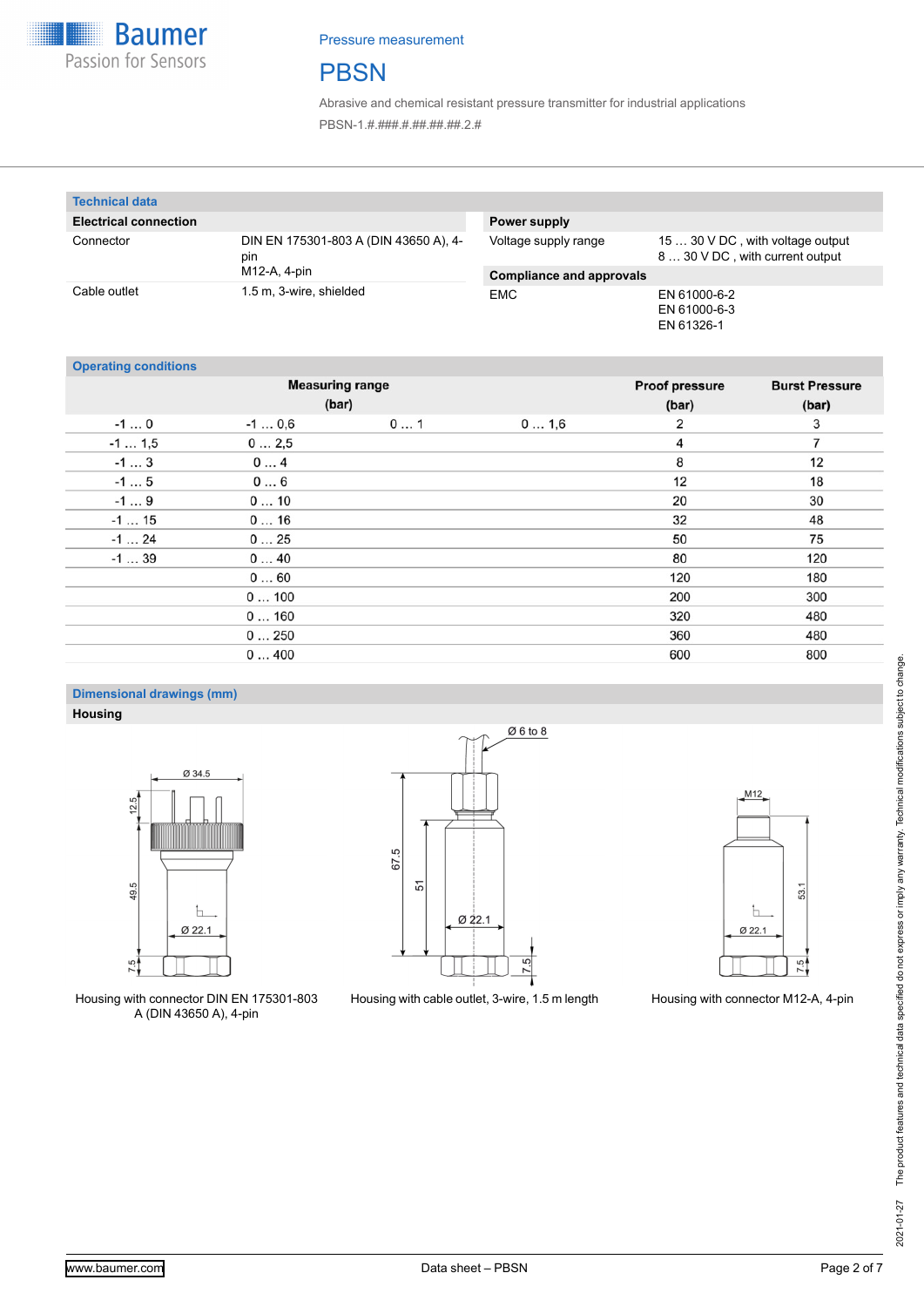

### **PBSN**

Abrasive and chemical resistant pressure transmitter for industrial applications PBSN-1.#.###.#.##.##.##.2.#

**Dimensional drawings (mm) Process connection**







G30-2 G 1/4 B EN 837-1 (BCID: G30)

G31-3 G 1/2 B EN 837-1 (BCID: G31)

N01-5 1/4-18 NPT (BCID: N01)



N02-6 1/2-14 NPT (BCID: N02)



G50-B G 1/4 A DIN 3852-E (BCID: G50)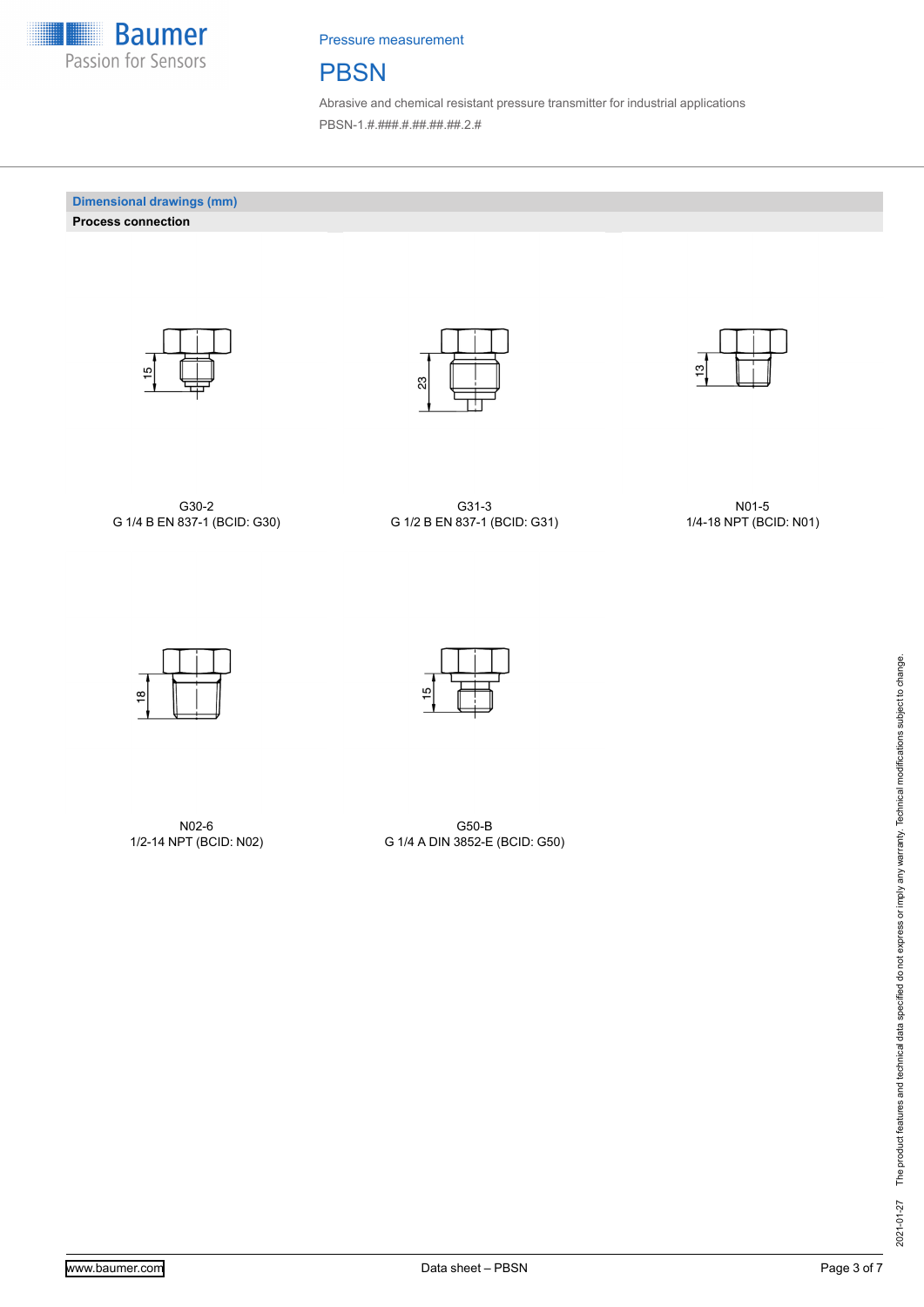

### **PBSN**

Abrasive and chemical resistant pressure transmitter for industrial applications PBSN-1.#.###.#.##.##.##.2.#



#### **Ordering information**

| Ordering key - Configuration possibilities see website |             |              |                |                  |           |        |              |        |    |           |      |
|--------------------------------------------------------|-------------|--------------|----------------|------------------|-----------|--------|--------------|--------|----|-----------|------|
|                                                        | PBSN - 1    |              |                | . # . ###        | $\cdot$ # | $.$ ## | $\mathbf{r}$ | $\#$ # | ## | $\cdot$ 2 | .  # |
| <b>Product</b>                                         |             |              |                |                  |           |        |              |        |    |           |      |
|                                                        | <b>PBSN</b> |              |                |                  |           |        |              |        |    |           |      |
| <b>Housing material</b>                                |             |              |                |                  |           |        |              |        |    |           |      |
| SS 1.4301 AISI 304                                     |             | $\mathbf{1}$ |                |                  |           |        |              |        |    |           |      |
| Accuracy                                               |             |              |                |                  |           |        |              |        |    |           |      |
| ±1.0 % FS                                              |             |              |                |                  |           |        |              |        |    |           |      |
| ±0.7 % FS                                              |             |              | $\overline{2}$ |                  |           |        |              |        |    |           |      |
| ±0.5 % FS                                              |             |              | $\mathbf{3}$   |                  |           |        |              |        |    |           |      |
| <b>Measuring range</b>                                 |             |              |                |                  |           |        |              |        |    |           |      |
| $01$ bar $(EN)$                                        |             |              |                | <b>B15</b>       |           |        |              |        |    |           |      |
| $01,6$ bar (EN)                                        |             |              |                | <b>B16</b>       |           |        |              |        |    |           |      |
| $0 2.5$ bar (EN)                                       |             |              |                | <b>B18</b>       |           |        |              |        |    |           |      |
| $04$ bar (EN)                                          |             |              |                | <b>B19</b>       |           |        |              |        |    |           |      |
| $-139$ bar (EN)                                        |             |              |                | B <sub>1</sub> L |           |        |              |        |    |           |      |
| $06$ bar (EN)                                          |             |              |                | <b>B20</b>       |           |        |              |        |    |           |      |
| 0  10 bar (EN)                                         |             |              |                | <b>B22</b>       |           |        |              |        |    |           |      |
| $016$ bar (EN)                                         |             |              |                | <b>B24</b>       |           |        |              |        |    |           |      |
| $020$ bar $(EN)$                                       |             |              |                | <b>B25</b>       |           |        |              |        |    |           |      |
| $025$ bar (EN)                                         |             |              |                | <b>B26</b>       |           |        |              |        |    |           |      |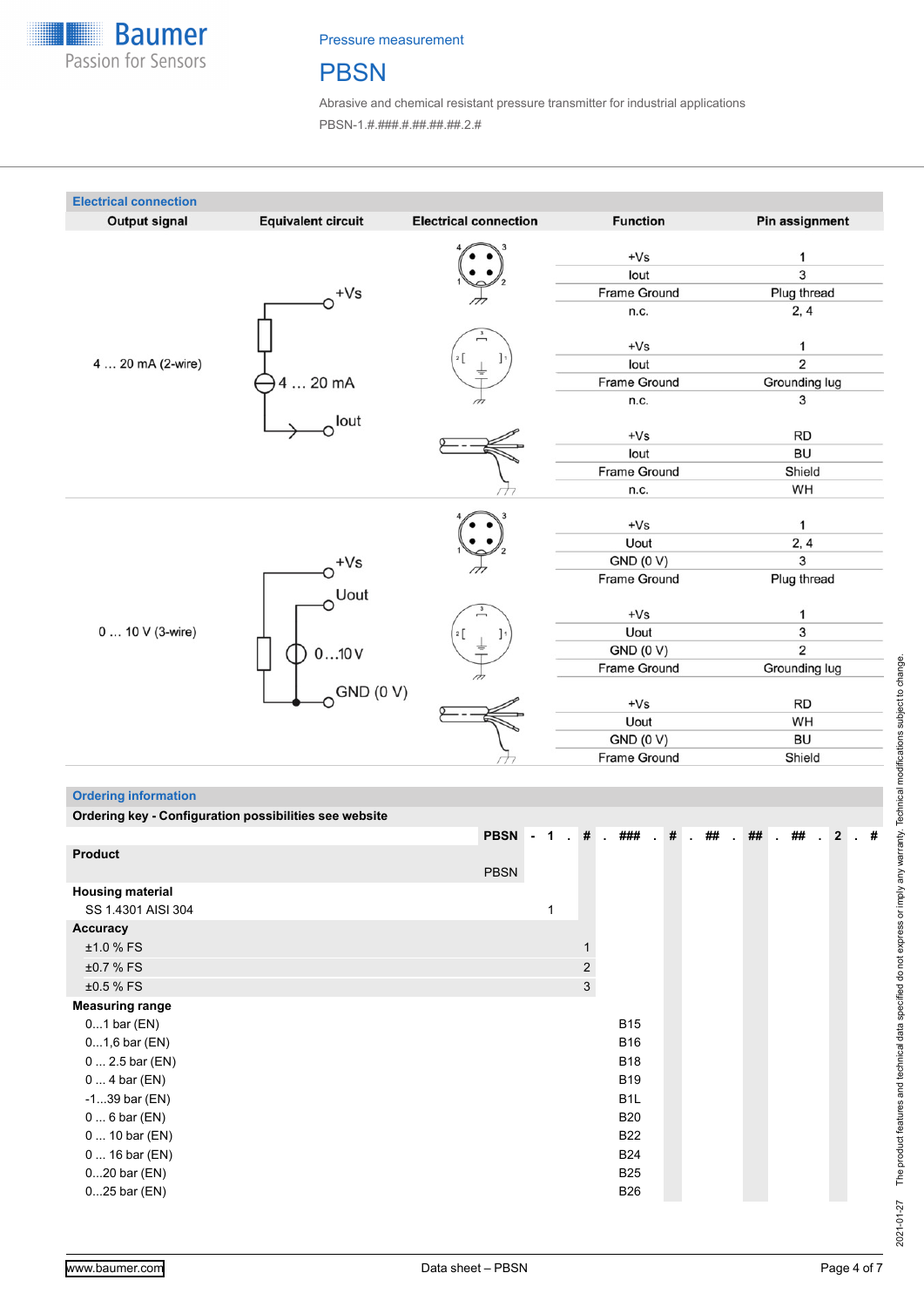

# **PBSN**

Abrasive and chemical resistant pressure transmitter for industrial applications PBSN-1.#.###.#.##.##.##.2.#

| <b>Ordering information</b>                            |                                             |   |    |    |    |                |    |
|--------------------------------------------------------|---------------------------------------------|---|----|----|----|----------------|----|
| Ordering key - Configuration possibilities see website |                                             |   |    |    |    |                |    |
|                                                        | <b>PBSN - 1</b><br>###<br>$\cdot$ # $\cdot$ | # | ## | ## | ## | $\overline{2}$ | -# |
| $040$ bar (EN)                                         | <b>B27</b>                                  |   |    |    |    |                |    |
| $060$ bar (EN)                                         | <b>B29</b>                                  |   |    |    |    |                |    |
| 0  100 bar (EN)                                        | <b>B31</b>                                  |   |    |    |    |                |    |
| 0  160 bar (EN)                                        | <b>B33</b>                                  |   |    |    |    |                |    |
| 0  250 bar (EN)                                        | <b>B35</b>                                  |   |    |    |    |                |    |
| $0400$ bar (EN)                                        | <b>B38</b>                                  |   |    |    |    |                |    |
| $-10$ bar (EN)                                         | <b>B59</b>                                  |   |    |    |    |                |    |
| $-10,6$ bar (EN)                                       | <b>B72</b>                                  |   |    |    |    |                |    |
| $-1 1,5$ bar (EN)                                      | <b>B74</b>                                  |   |    |    |    |                |    |
| $-13$ bar (EN)                                         | <b>B76</b>                                  |   |    |    |    |                |    |
| $-15$ bar (EN)                                         | <b>B77</b>                                  |   |    |    |    |                |    |
| $-19$ bar (EN)                                         | <b>B79</b>                                  |   |    |    |    |                |    |
| $-115$ bar (EN)                                        | <b>B81</b>                                  |   |    |    |    |                |    |
| $-124$ bar (EN)                                        | <b>B82</b>                                  |   |    |    |    |                |    |
| 0100 kPa (EN)                                          | D <sub>15</sub>                             |   |    |    |    |                |    |
| 0160 kPa (EN)                                          | D16                                         |   |    |    |    |                |    |
| 0250 kPa (EN)                                          | D18                                         |   |    |    |    |                |    |
| 0400 kPa (EN)                                          | D19                                         |   |    |    |    |                |    |
| -1003900 kPa (EN)                                      | D <sub>1</sub> L                            |   |    |    |    |                |    |
| 0600 kPa (EN)                                          | D <sub>20</sub>                             |   |    |    |    |                |    |
| 01000 kPa (EN)                                         | D <sub>22</sub>                             |   |    |    |    |                |    |
| 01600 kPa (EN)                                         | D <sub>24</sub>                             |   |    |    |    |                |    |
| 02000 kPa (EN)                                         | D <sub>25</sub>                             |   |    |    |    |                |    |
| 02500 kPa (EN)                                         | D26                                         |   |    |    |    |                |    |
| 04000 kPa (EN)                                         | D <sub>27</sub>                             |   |    |    |    |                |    |
| 06000 kPa (EN)                                         | D <sub>29</sub>                             |   |    |    |    |                |    |
| 010000 kPa (EN)                                        | D31                                         |   |    |    |    |                |    |
| 016000 kPa (EN)                                        | D33                                         |   |    |    |    |                |    |
| 025000 kPa (EN)                                        | D35                                         |   |    |    |    |                |    |
| 040000 kPa (EN)                                        | D38                                         |   |    |    |    |                |    |
| -1000 kPa (EN)                                         | D59                                         |   |    |    |    |                |    |
| -10060 kPa (EN)                                        | D72                                         |   |    |    |    |                |    |
| -100150 kPa (EN)                                       | D74                                         |   |    |    |    |                |    |
| -100300 kPa (EN)                                       | D76                                         |   |    |    |    |                |    |
| -100500 kPa (EN)                                       | D77                                         |   |    |    |    |                |    |
| -100900 kPa (EN)                                       | D79                                         |   |    |    |    |                |    |
| -1001500 kPa (EN)                                      | D81                                         |   |    |    |    |                |    |
| -1002400 kPa (EN)                                      | D82                                         |   |    |    |    |                |    |
| 01 kg/cm2 (EN)                                         | F15                                         |   |    |    |    |                |    |
| 01,6 kg/cm2 (EN)                                       | F16                                         |   |    |    |    |                |    |
| 02,5 kg/cm2 (EN)                                       | F18                                         |   |    |    |    |                |    |
| 04 kg/cm2 (EN)                                         | F19                                         |   |    |    |    |                |    |
| $-139$ kg/cm2                                          | F1L                                         |   |    |    |    |                |    |
| 06 kg/cm2 (EN)                                         | F20                                         |   |    |    |    |                |    |
| 010 kg/cm2 (EN)                                        | F22                                         |   |    |    |    |                |    |
| 016 kg/cm2 (EN)                                        | F24                                         |   |    |    |    |                |    |
| 020 kg/cm2 (EN)                                        | F <sub>25</sub>                             |   |    |    |    |                |    |
| 025 kg/cm2 (EN)                                        | F26                                         |   |    |    |    |                |    |
| 040 kg/cm2 (EN)                                        | F27                                         |   |    |    |    |                |    |
| 060 kg/cm2 (EN)                                        | F29                                         |   |    |    |    |                |    |
| 0100 kg/cm2 (EN)                                       | F31                                         |   |    |    |    |                |    |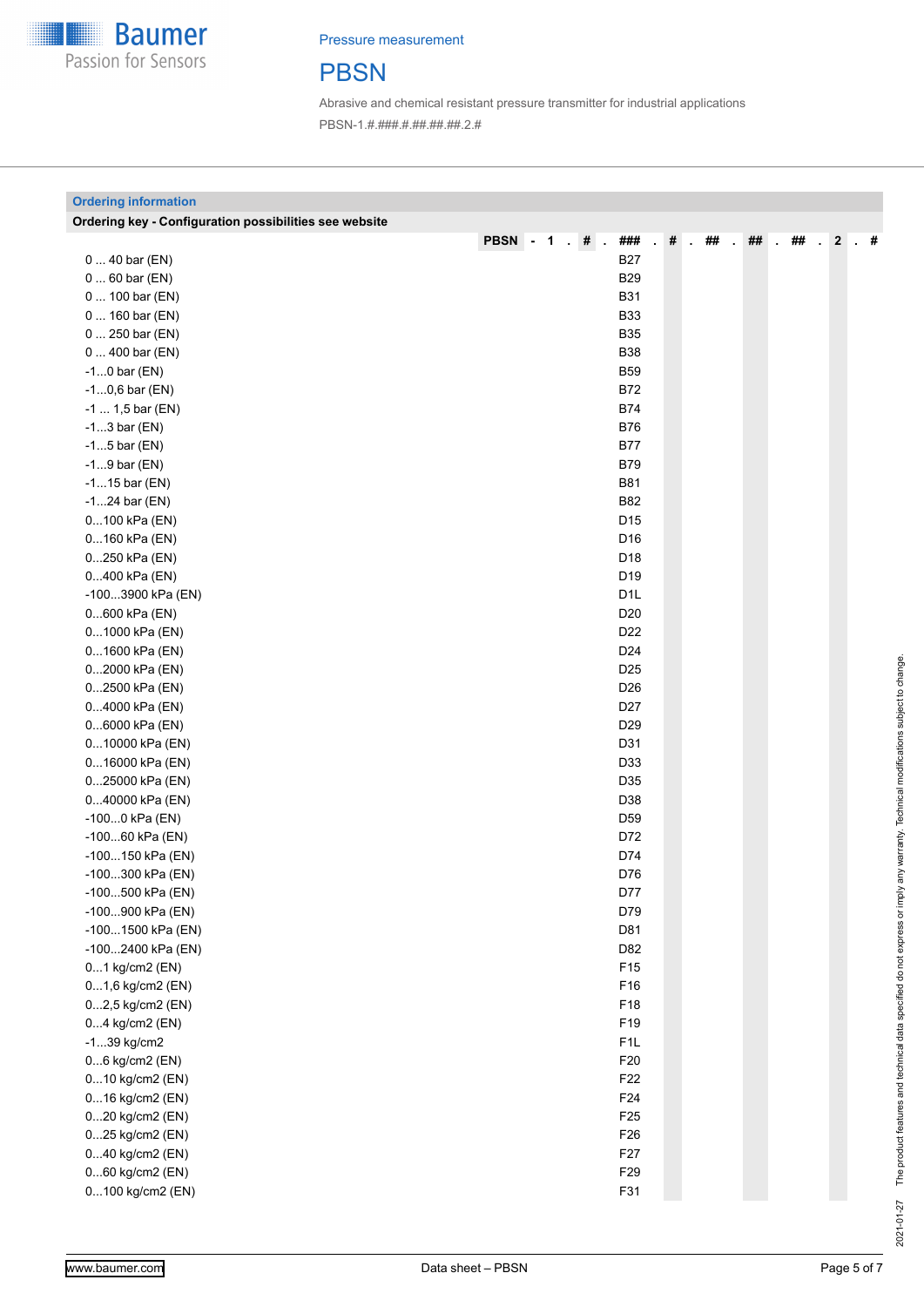

# **PBSN**

Abrasive and chemical resistant pressure transmitter for industrial applications PBSN-1.#.###.#.##.##.##.2.#

| <b>Ordering information</b>                            |                       |             |                                     |        |    |                  |
|--------------------------------------------------------|-----------------------|-------------|-------------------------------------|--------|----|------------------|
| Ordering key - Configuration possibilities see website |                       |             |                                     |        |    |                  |
|                                                        | PBSN - 1 . # .<br>### | $\#$        | ##<br>$\mathcal{L}$<br>$\mathbf{r}$ | $\#$ # | ## | $\cdot$ 2<br>. # |
| 0160 kg/cm2 (EN)                                       | F33                   |             |                                     |        |    |                  |
| 0250 kg/cm2 (EN)                                       | F35                   |             |                                     |        |    |                  |
| 0400 kg/cm2 (EN)                                       | F38                   |             |                                     |        |    |                  |
| $-10$ kg/cm2 (EN)                                      | F59                   |             |                                     |        |    |                  |
| $-10,6$ kg/cm2 (EN)                                    | F72                   |             |                                     |        |    |                  |
| $-11,5$ kg/cm2 (EN)                                    | F74                   |             |                                     |        |    |                  |
| $-13$ kg/cm2 (EN)                                      | F76                   |             |                                     |        |    |                  |
| $-15$ kg/cm2 (EN)                                      | F77                   |             |                                     |        |    |                  |
| $-19$ kg/cm2 (EN)                                      | F79                   |             |                                     |        |    |                  |
| $-115$ kg/cm2 (EN)                                     | F81                   |             |                                     |        |    |                  |
| $-124$ kg/cm2 (EN)                                     | F82                   |             |                                     |        |    |                  |
| 015 psi (ANSI)                                         | H <sub>15</sub>       |             |                                     |        |    |                  |
| 030 psi (ANSI)                                         | H <sub>17</sub>       |             |                                     |        |    |                  |
| 060 psi (ANSI)                                         | H19                   |             |                                     |        |    |                  |
| 020 psi (ANSI)                                         | H <sub>1</sub> C      |             |                                     |        |    |                  |
| -30Hg600 psi (ANSI)                                    | H <sub>1</sub>        |             |                                     |        |    |                  |
| 0100 psi (ANSI)                                        | H <sub>21</sub>       |             |                                     |        |    |                  |
| 0160 psi (ANSI)                                        | H <sub>22</sub>       |             |                                     |        |    |                  |
| 0200 psi (ANSI)                                        | H <sub>23</sub>       |             |                                     |        |    |                  |
| 0300 psi (ANSI)                                        | H <sub>25</sub>       |             |                                     |        |    |                  |
| 0400 psi (ANSI)                                        | H <sub>26</sub>       |             |                                     |        |    |                  |
| 0600 psi (ANSI)                                        | H <sub>27</sub>       |             |                                     |        |    |                  |
| -30HG60 psi (ANSI)                                     | H <sub>2</sub> C      |             |                                     |        |    |                  |
| 01000 psi (ANSI)                                       | H30                   |             |                                     |        |    |                  |
| 01500 psi (ANSI)                                       | H31                   |             |                                     |        |    |                  |
| 03000 psi (ANSI)                                       | H34                   |             |                                     |        |    |                  |
| 06000 psi (ANSI)                                       | H38                   |             |                                     |        |    |                  |
| -30HG0 (ANSI)                                          | H <sub>59</sub>       |             |                                     |        |    |                  |
| -30HG15 psi (ANSI)                                     | H73                   |             |                                     |        |    |                  |
| -30HG30 psi (ANSI)                                     | H75                   |             |                                     |        |    |                  |
| -30HG100 psi (ANSI)                                    | H78                   |             |                                     |        |    |                  |
| -30HG150 psi (ANSI)                                    | H79                   |             |                                     |        |    |                  |
| -30HG220 psi (ANSI)                                    | H81                   |             |                                     |        |    |                  |
| -30HG300 psi (ANSI)                                    | H82                   |             |                                     |        |    |                  |
| Kind of pressure                                       |                       |             |                                     |        |    |                  |
| Relative (gauged)                                      |                       | ${\sf R}$   |                                     |        |    |                  |
| Absolute                                               |                       | $\mathsf A$ |                                     |        |    |                  |
| <b>Output signal</b>                                   |                       |             |                                     |        |    |                  |
| 420 mA                                                 |                       |             | A1                                  |        |    |                  |
| 010V                                                   |                       |             | A2                                  |        |    |                  |
| 15V                                                    |                       |             | A <sub>3</sub>                      |        |    |                  |
| 05V                                                    |                       |             | A4                                  |        |    |                  |
| 0.54.5 V                                               |                       |             | A <sub>5</sub>                      |        |    |                  |
| <b>Output Connection</b>                               |                       |             |                                     |        |    |                  |
| M12-A, 4-pin                                           |                       |             |                                     | 14     |    |                  |
| DIN EN 175301-803 A (DIN 43650 A), 4-pin               |                       |             |                                     | 44     |    |                  |
| Cable outlet 1.5 m, 3-wire, shielded                   |                       |             |                                     | 53     |    |                  |